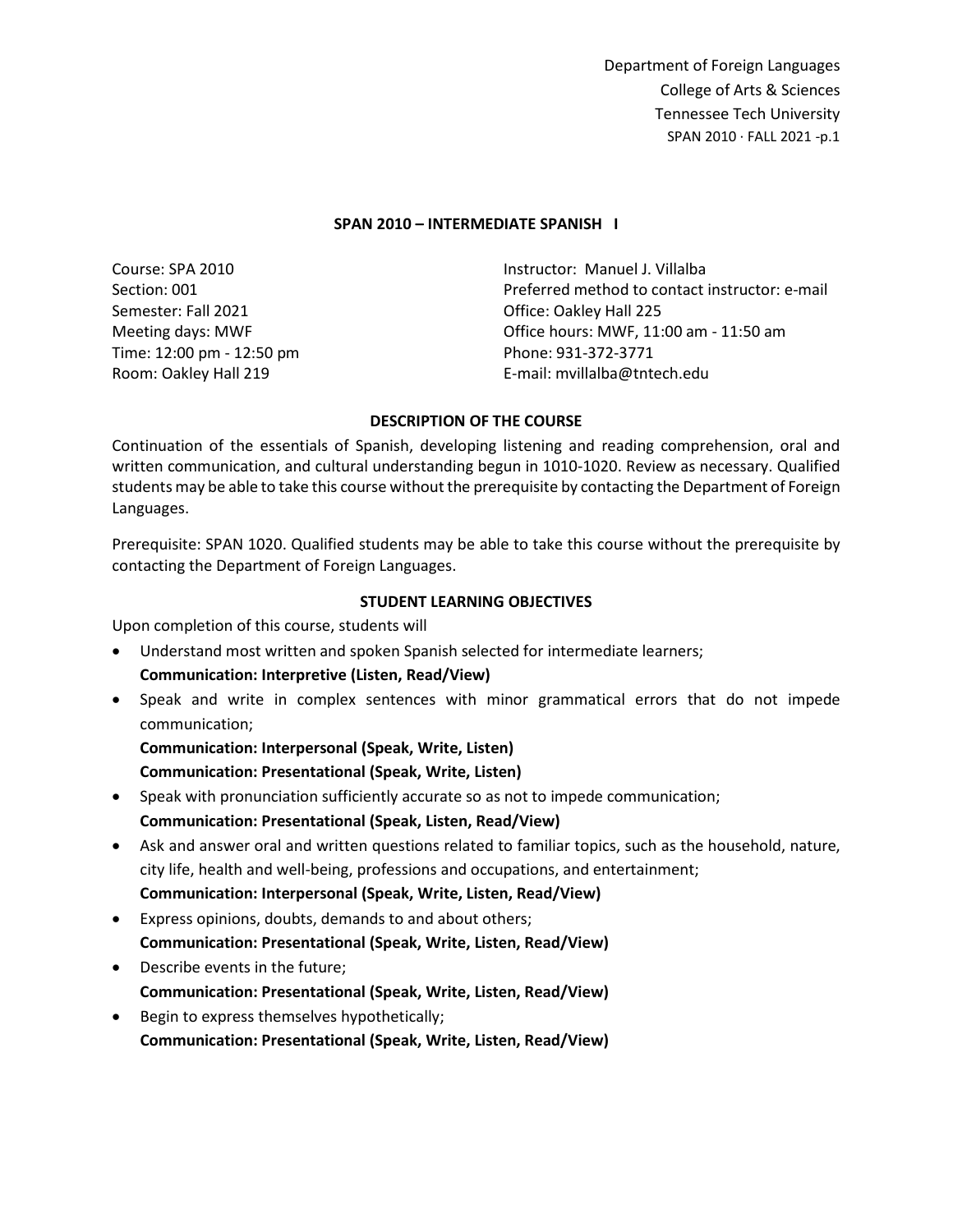• Converse on an intermediate level, observing basic courtesy requirements and social demands of the Hispanic culture;

**Communication: Interpersonal (Speak, Listen, Read/View)**

• Understand the diverse culture of the Spanish-speaking world and describe some of its basic geographical facts.

**Cultures (Relating Cultural Products to Perspectives)**

# **METHODOLOGY**

The course is taught using the communicative approach. This means that we USE the Spanish studied by the students at home in meaningful, real-life contexts in the classroom. A variety of teaching techniques and formats are employed to optimize the students' use of Spanish in class, such as TPR (Total Physical Response), group work (involving conversations, role playing, and grammar and vocabulary exercises), audio and visual exercises, brief grammar reviews, cultural explanations, and assigned work from the online Website.

This is a Spanish language course. The professor and the students will speak only Spanish in class.

# **MATERIALS**

# **Required text and materials**

- Blanco, José A. and Philip R. Donley. *Vistas: Introducción a la lengua española*. 6th ed., Vista Higher Learning, 2020.
- Online Maestro WEB-SAM account that accompanies *Vistas* (6th edition). The passcodes are included if you buy the text NEW. If you buy the text USED, your passcodes for WEBSAM are sold separately in the bookstore. You may also purchase access to WEB-SAM online by going to http://vistahigherlearning.com/store/tntech.htm/.

# **Recommended texts**

- *The Oxford Spanish Dictionary (Spanish-English/English Spanish)*, eds. Beatriz Galimberti Jarman Roy Russell. Oxford: Oxford University Press, 2008.
- *WordReference.com (English-Spanish Dictionary)* On-line source: http://www.wordreference.com/es/translation.asp

# **iLearn**

Our section has a shell on iLearn that will be updated regularly with announcements, handouts for students to print out and other useful information. Students will be responsible for checking this site at least once between class sessions.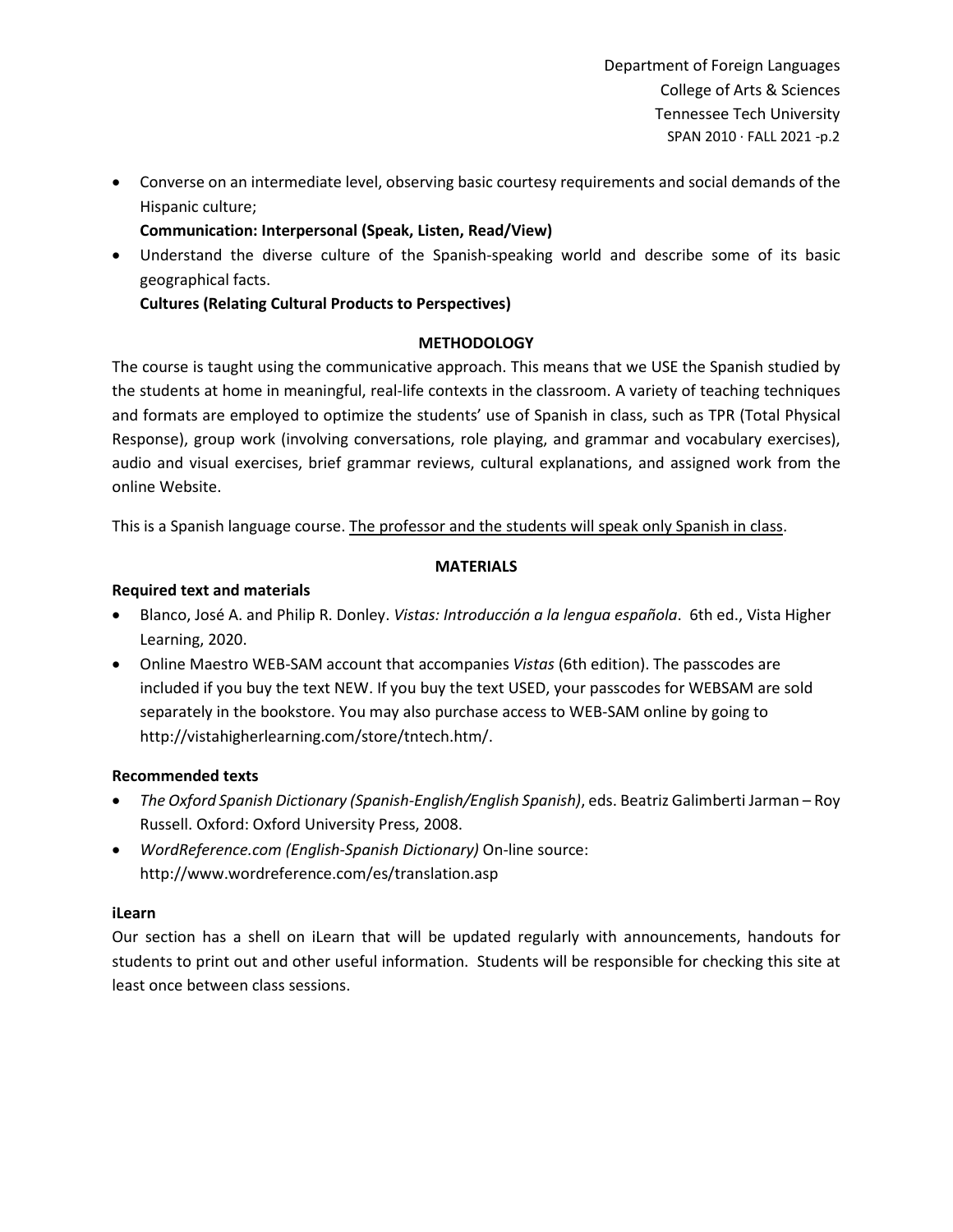### **COURSE REQUIREMENTS**

### **Final Exam (20%)**

The final exam will cover all material learned during the semester. In its standard format, you will expect to find in the exam an oral exercise, a vocabulary exercise, two or three grammar exercises, a culture exercise, and a reading comprehension exercise.

# **Midterm Exam (15%)**

In the middle of the semester, we will have an exam that will test the student progress on each of the different lessons. This 50-minute exam will cover all assigned material and will be given as indicated in the course calendar.

# • **Make-up Exam Policy**

The professor will NOT create any exams for those students who missed an exam, whether the reason is excused or unexcused. For those students who have an excusable absence for the date of the missed exam, their final exam grade will replace their missed exam grade.

### **Oral Exams (15%)**

We will have two oral exams that will test the student progress on the acquisition of oral skills. Conversations will be held in groups of two as indicated in the course calendar and recorded in video. The recordings will be sent by email or handed in a PenDrive or CD to meet the deadlines. Each group will be aware of some possible scenarios from which one will be randomly chosen. Note: This is a conversation and should NOT be memorized or scripted. Detailed instructions and materials will be posted on iLearn.

# *TalkAbroad* **Conversations (10%)**

During the semester, as indicated in the course calendar, each student will need to complete 6 conversations with 6 different native speakers using TalkAbroad. Each conversation must be 15 minutes minimum. It is the responsibility of the student to schedule the conversations and to complete them on time. The students can find further information in the TalkAbroad Student Instruction Manual.

*TalkAbroad* completes a thorough screening of the native speakers that work for them, but, for safety purposes, you are required to follow these policies:

- 1. If your assigned partner makes you feel uncomfortable in any sense, please stop the communication and report it to your instructor as soon as possible.
- 2. No exchange of money or goods with your partners is allowed.
- 3. Under no circumstance should you send any personal information to your partners: address, bank account number, credit card number, day of birth, email address, passwords of any kind, phone number, social network nickname, social security number, etc.

# **Friday conversations (10%)**

Every Friday, students will submit a 15 minute recorded conversation developing a situation proposed by the instructor. Each conversation must be conducted entirely in Spanish.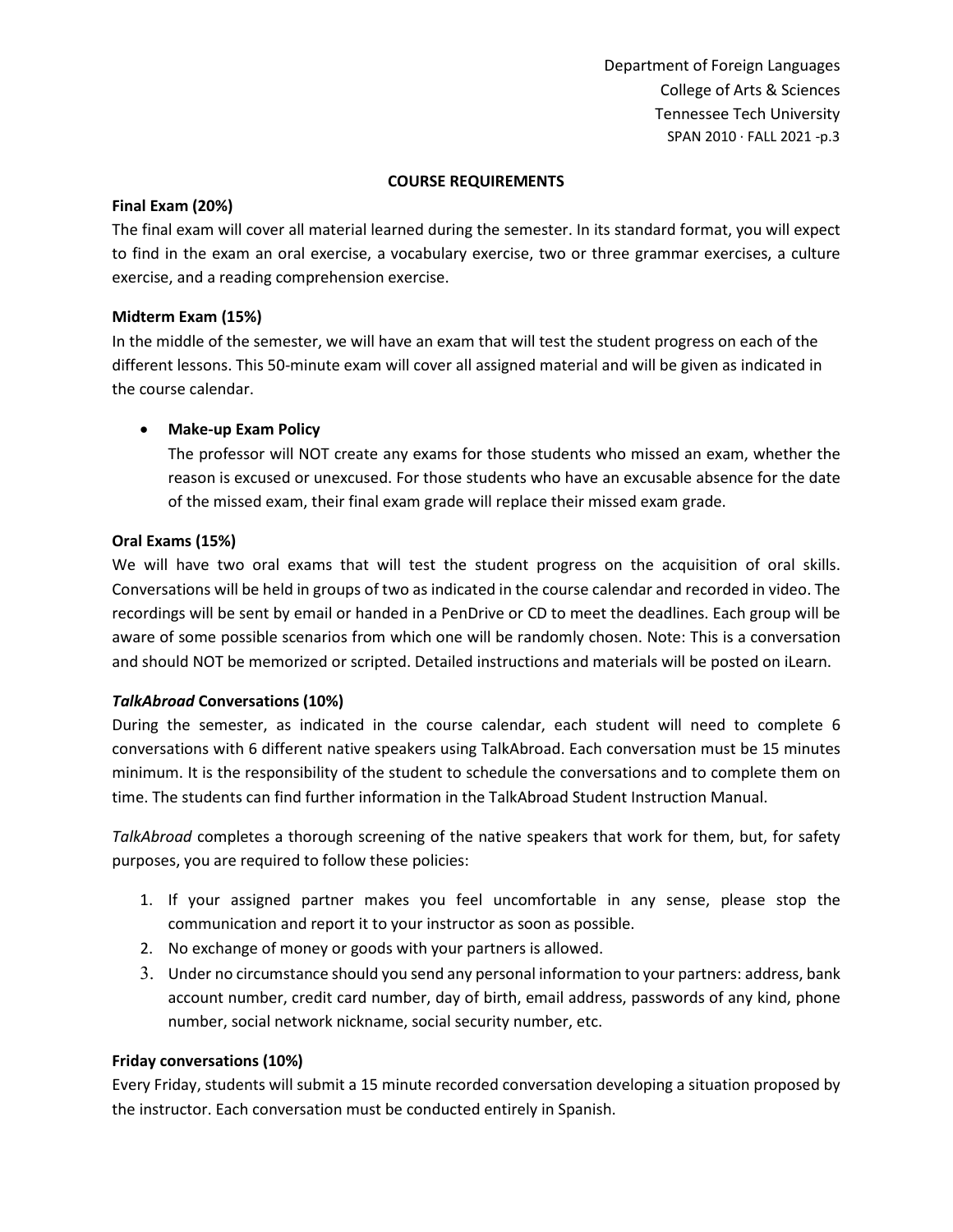### **Blog (10%)**

Each student will write a weekly blog about his/her life as a student (12 entries total). In each entry the student must write about his/her life on campus. The students must remember that this content is public. The blog tools can be found on iLearn. The minimum length of each entry will be 350 words and the presentation of the blog will count toward the overall grade. The deadline of every entry will be on Sundays at 11:59 pm. No late materials will be considered. Also, every student will have to write one comment in three blog entries of other fellow students every time that a blog entry is assigned (12 entries X 3 comments = 36 comments total). The grade of the comments will be part of the participation grade. If any student considers that s/he does not want to make public his/her work for the class, s/he must explain his/her concern to the instructor, and s/he will be assigned an alternative way to submit this assignment in a traditional private way.

### **Homework (15%)**

Your instructor will assign homework almost daily from the online WEB-SAM system. It is essential that students review, correct, and understand their mistakes; this process is an essential one when learning any subject. Students must complete the exercises in a timely manner, according to the attached class calendar.

\*\*\*Please note that all of the homework (tarea) is found on WEB-SAM (online at http://vistas.vhlcentral.com) and is due ON the day marked on the on-line calendar. You must do all exercises in each section. Complete the Workbook topic and scroll down and complete the Lab Manual topic.

# **Participation (5%)**

Active, scholarly participation is mandatory in this class. All students are expected to participate in every class meeting by responding to questions from the instructor and fellow students as well as by commenting on assignments due in each particular session. No outstanding grade can be obtained in this class without constant, proactive, responsible, and scholarly participation. Points will be taken off the students' participation grades each time that the instructor notices a lack of preparation in the student or when s/he should fail to bring to class the materials required.

Two participation grades will be given to students during the semester. These grades evaluate how well students come to class prepared to engage in class as well as activities. As explained before, every student will have to write one comment in three blog entries of other fellow students every time that a blog entry is assigned (12 entries X 3 comments = 36 comments total). The grade of the comments will be part of the participation grade.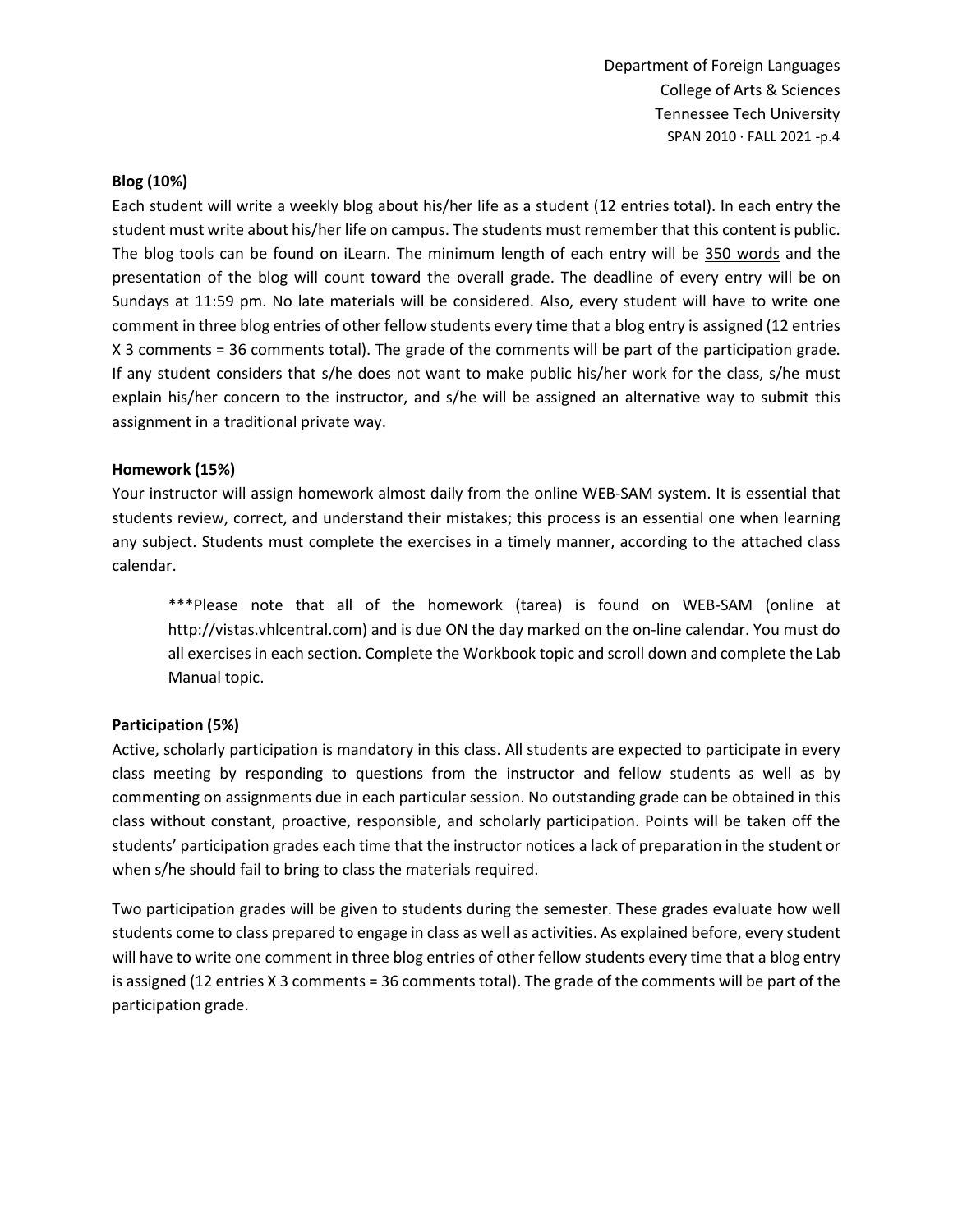### **Attendance**

Attendance in this class is mandatory. The TTU Academic Development Program Faculty recognizes the necessity of regular classroom /workshop/lab engagement [attendance] as a basic cornerstone of the learning process. Attendance is required and expected by the instructor.

The student is allowed three (3) unexcused absences. After the third absence, one point will be deducted from the student's final grade for each subsequent UNEXCUSED absence. Also, remember that arriving to class 10 minutes after the scheduled beginning of the session counts as an absence. Similarly, three tardies of less than 10 minutes will also be counted as an absence. Lack of preparation for the class can be recorded as an absence.

Regular attendance is a definite part of the total performance required for the satisfactory completion of this course, and an unsatisfactory attendance record may adversely affect the final grade. After five (5) unexcused absences, the instructor has the prerogative to assign the student a grade of "F" for the semester.

University attendance policy [TTU Undergraduate Catalog] does not recognize excused absences or excused tardiness. Likewise, TBR policy does not recognize excused absences or excused tardiness. Academic Development Program policy requires two (2) hours of ADP-directed work in the ADP Learning Center for each class hour missed for each absence the student wishes to have waived.

It is the STUDENT'S RESPONSIBILITY, not the instructor's, to ask about work missed due to absence or tardiness. Coursework not turned in on time due to absence or tardiness will be refused by the instructor, unless arrangements have been made with the instructor ahead of time.

Remember: Non-attendance, poor attendance, or withdrawal may seriously affect lottery scholarship/financial aid.

# • **Excused absences:**

An excused absence is one that occurs due to illness, injury, or death in the student's immediate family. No excuses will be accepted one week after the circumstance occurred. The student must verify these circumstances with official documentation to be submitted to the Office of Student Affairs as soon as they return to class. The Office of Student Affairs will contact the professor for the absence to be excused. The professor under no circumstance will take any documentation directly from the student.

Please note: If you are participating in any university-sponsored event in which you must be absent from class, an official letter from a TTU faculty or staff member must list these dates and be presented to the Office of Student Affairs at the beginning of the semester. Students are expected to withdraw from the class if more than 20% of the classes scheduled for the semester are missed (excused or unexcused) per university policy.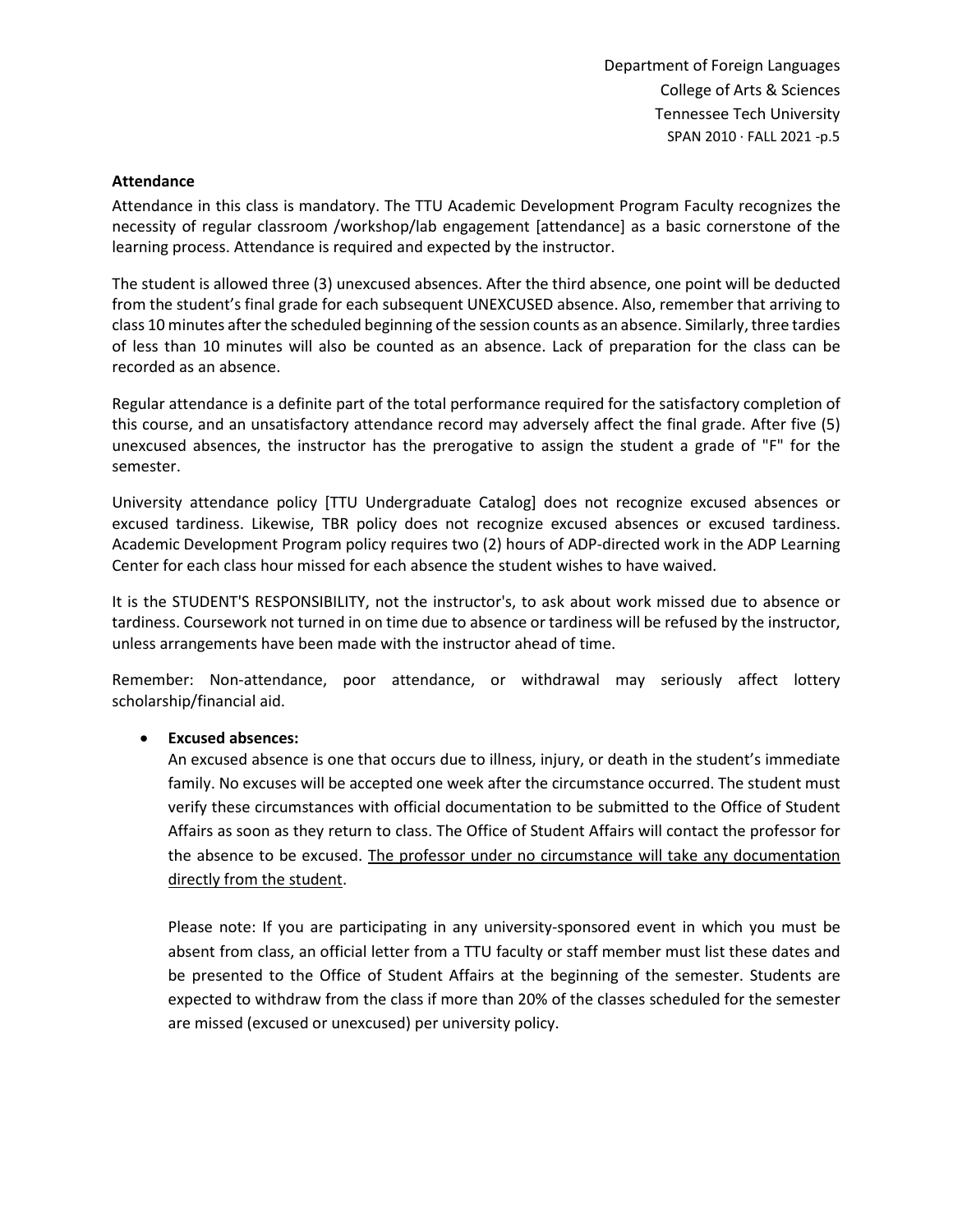#### **FINAL GRADE**

- Final Exam: 20%
- Midterm Exam: 15%
- Oral Exams: 15%
- TalkAbroad Conversations: 10%
- Friday's Conversations: 10%
- Blog: 10%
- Homework: 15%
- Participation: 5%

**§ Grade scale: A = 90-100; B = 80-89; C = 70-79; D = 60-69; F = 0-59.**

# **CALENDAR**

| Fecha                                  | Puntos gramaticales y asignaciones                                 |
|----------------------------------------|--------------------------------------------------------------------|
| Clase 1:<br>Viernes,<br>20 de agosto   | Presentación del instructor<br>e introducción al curso             |
| Clase 2:<br>Lunes,<br>23 de agosto     | Lección 12<br>La vivienda (404-407)<br>Relative pronouns (414-417) |
| Clase 3:<br>Miércoles,<br>25 de agosto | Lección 12<br>Formal commands (418-421)                            |
| Viernes,<br>27 de agosto               | Conversación del viernes 1                                         |
| Domingo,<br>29 de agosto               | Blog (entrada 1)                                                   |
| Clase 4:<br>Lunes,<br>30 de agosto     | Lección 12<br>The present subjunctive (422-425)                    |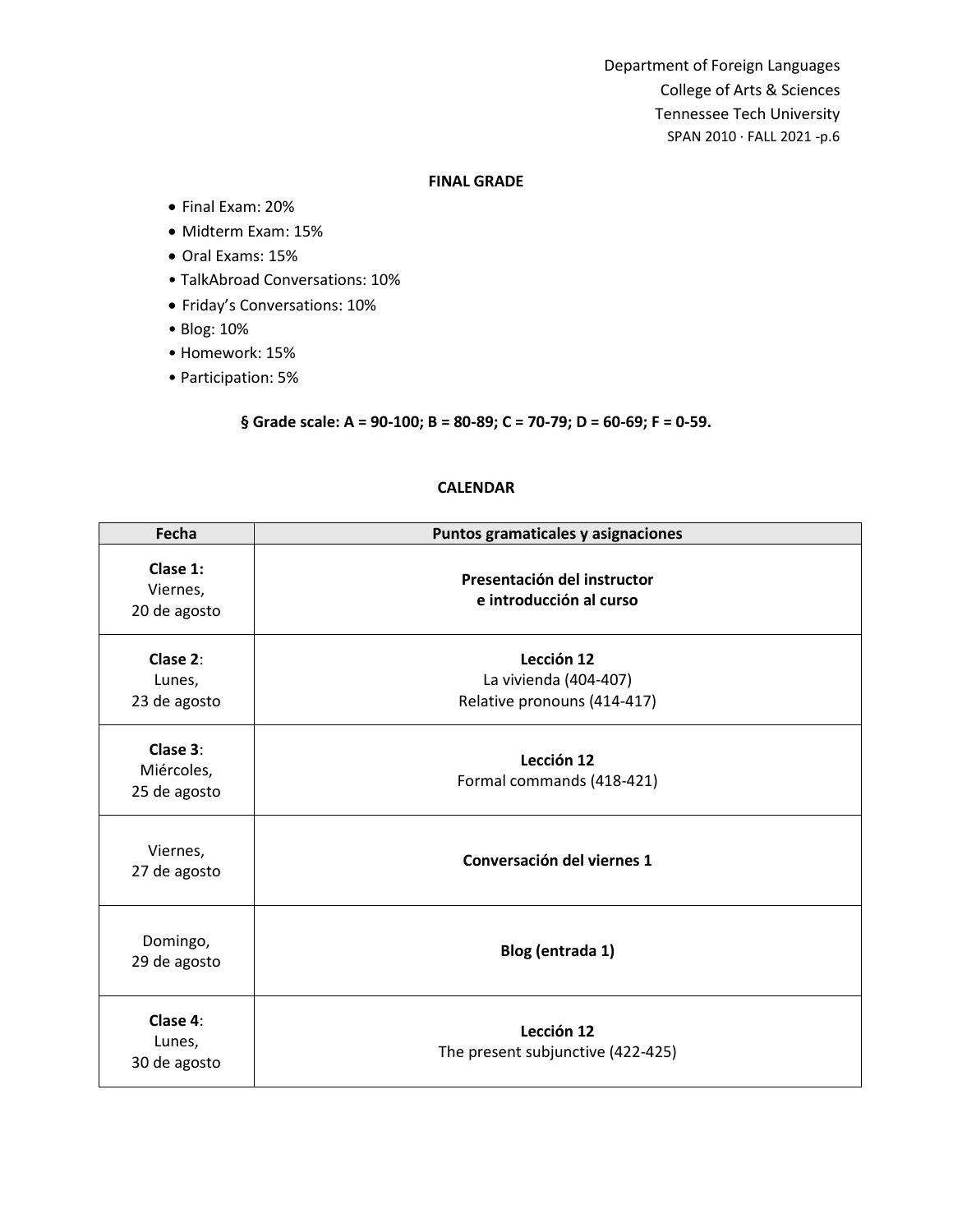| Fecha                                      | Puntos gramaticales y asignaciones                                                               |
|--------------------------------------------|--------------------------------------------------------------------------------------------------|
| Clase 5:<br>Miércoles,<br>1 de septiembre  | Lección 12<br>Subjunctive with verbs of will and influence (426-429)<br><b>TalkAbroad 1</b>      |
| Viernes,<br>3 de septiembre                | Conversación del viernes 2                                                                       |
| Domingo,<br>5 de septiembre                | Blog (entrada 2)                                                                                 |
| Lunes,<br>6 de septiembre                  | <b>Labor Day</b>                                                                                 |
| Clase 6:<br>Miércoles,<br>8 de septiembre  | Lección 13<br>La naturaleza (442-445)                                                            |
| Viernes,<br>10 de septiembre               | Conversación del viernes 3                                                                       |
| Domingo,<br>12 de septiembre               | Blog (entrada 3)                                                                                 |
| Clase 7:<br>Lunes,<br>13 de septiembre     | Lección 13<br>The subjunctive with verbs of emotion (452-455)                                    |
| Clase 8:<br>Miércoles,<br>15 de septiembre | Lección 13<br>The subjunctive with doubt, disbelief, and denial (456-459)<br><b>TalkAbroad 2</b> |
| Viernes,<br>17 de septiembre               | Conversación del viernes 4                                                                       |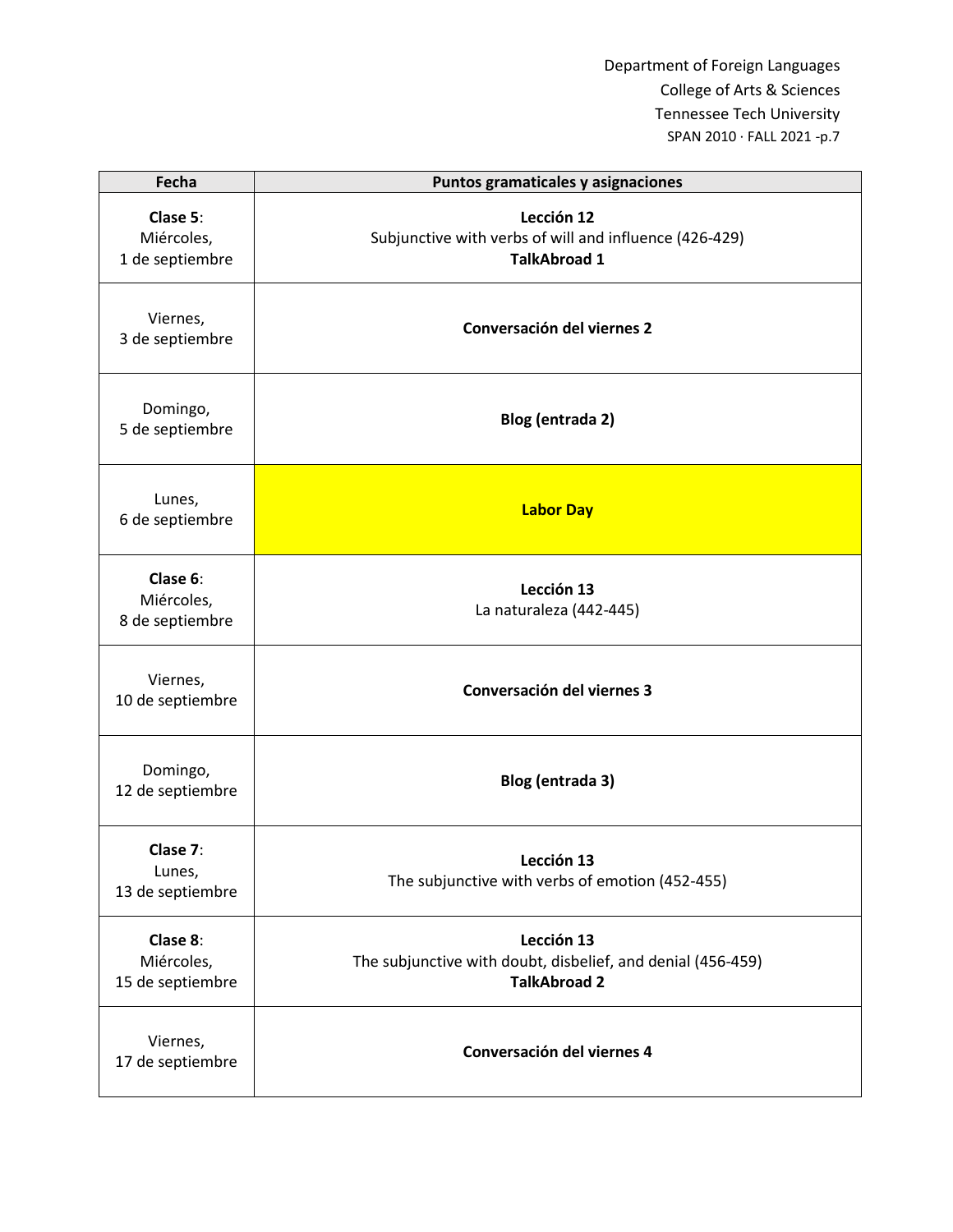| Fecha                                       | Puntos gramaticales y asignaciones                                  |
|---------------------------------------------|---------------------------------------------------------------------|
| Domingo,<br>19 de septiembre                | Blog (entrada 4)                                                    |
| Clase 9:<br>Lunes,<br>20 de septiembre      | Lección 13<br>The subjunctive with conjunctions (460-463)           |
| Clase 10:<br>Miércoles,<br>22 de septiembre | Lección 14<br>En la ciudad (476-479)                                |
| Viernes,<br>24 de septiembre                | Conversación del viernes 5                                          |
| Domingo,<br>26 de septiembre                | Blog (entrada 5)                                                    |
| Clase 11:<br>Lunes,<br>27 de septiembre     | Lección 14<br>The subjunctive in adjective clauses (486-489)        |
| Clase 12:<br>Miércoles,<br>29 de septiembre | Lección 14<br>Nosotros/as commands (490-492)<br><b>TalkAbroad 3</b> |
| Viernes,<br>1 de octubre                    | Conversación del viernes 6                                          |
| Domingo,<br>3 de octubre                    | Blog (entrada 6)                                                    |
| Clase 13:<br>Lunes,<br>4 de octubre         | Lección 14<br>Past particles used as adjectives (493-495)           |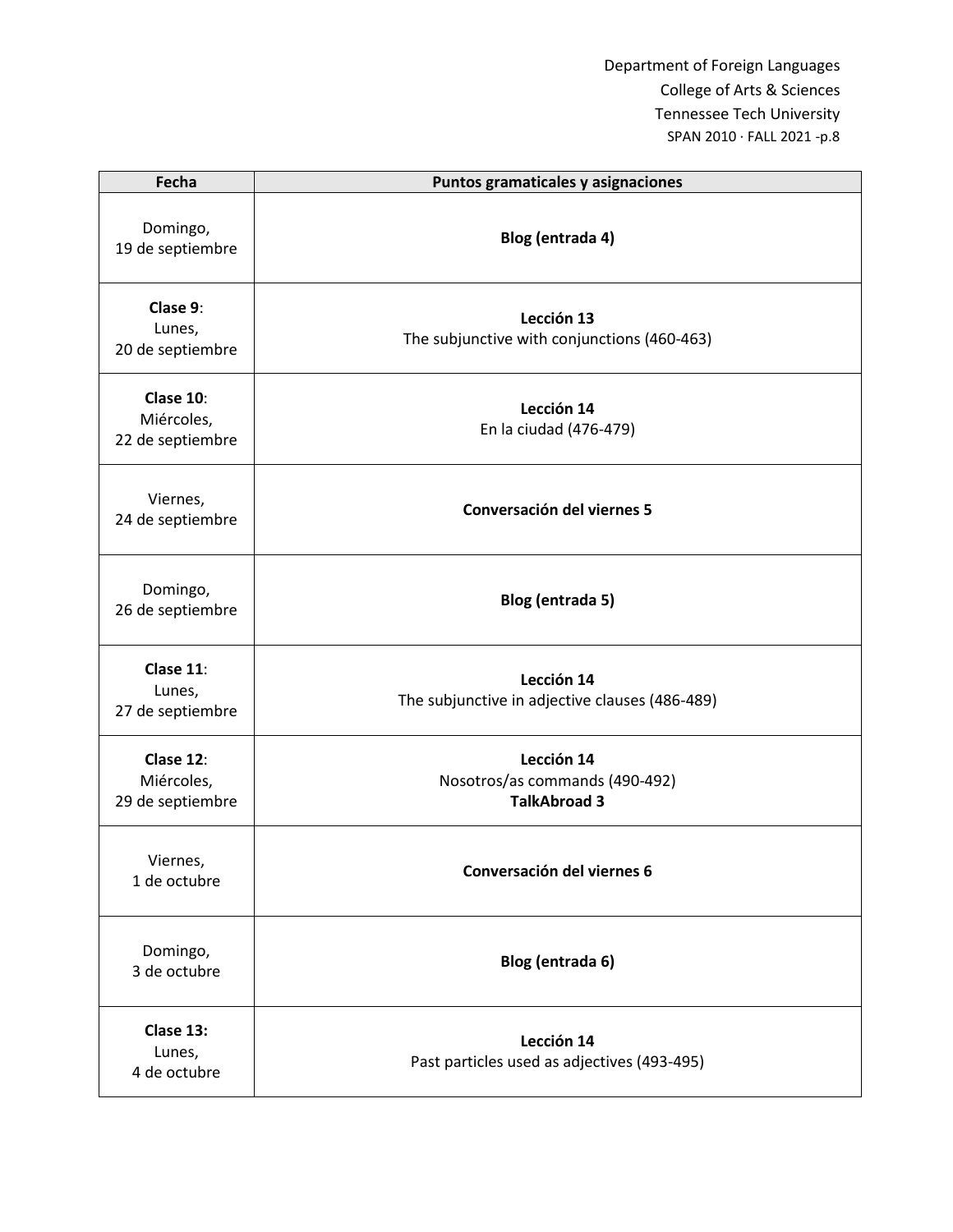| Fecha                                    | Puntos gramaticales y asignaciones                              |
|------------------------------------------|-----------------------------------------------------------------|
| Clase 14:<br>Miércoles,<br>6 de octubre  | <b>Examen Parcial</b>                                           |
| Viernes,<br>8 de octubre                 | <b>Examen Oral 1</b>                                            |
| Domingo,<br>10 de octubre                | No hay asignaciones especiales                                  |
| Lunes,<br>11 de octubre                  | <b>Fall Break - Academic Holiday</b>                            |
| Clase 15:<br>Miércoles,<br>13 de octubre | Lección 15<br>El bienestar (508-511)                            |
| Viernes,<br>15 de octubre                | Conversación del viernes 7                                      |
| Domingo,<br>17 de octubre                | Blog (entrada 7)                                                |
| Clase 16:<br>Lunes,<br>18 de octubre     | Lección 15<br>The present perfect (518-521)                     |
| Clase 17:<br>Miércoles,<br>20 de octubre | Lección 15<br>The past perfect (522-524)<br><b>TalkAbroad 4</b> |
| Viernes,<br>22 de octubre                | Conversación del viernes 8                                      |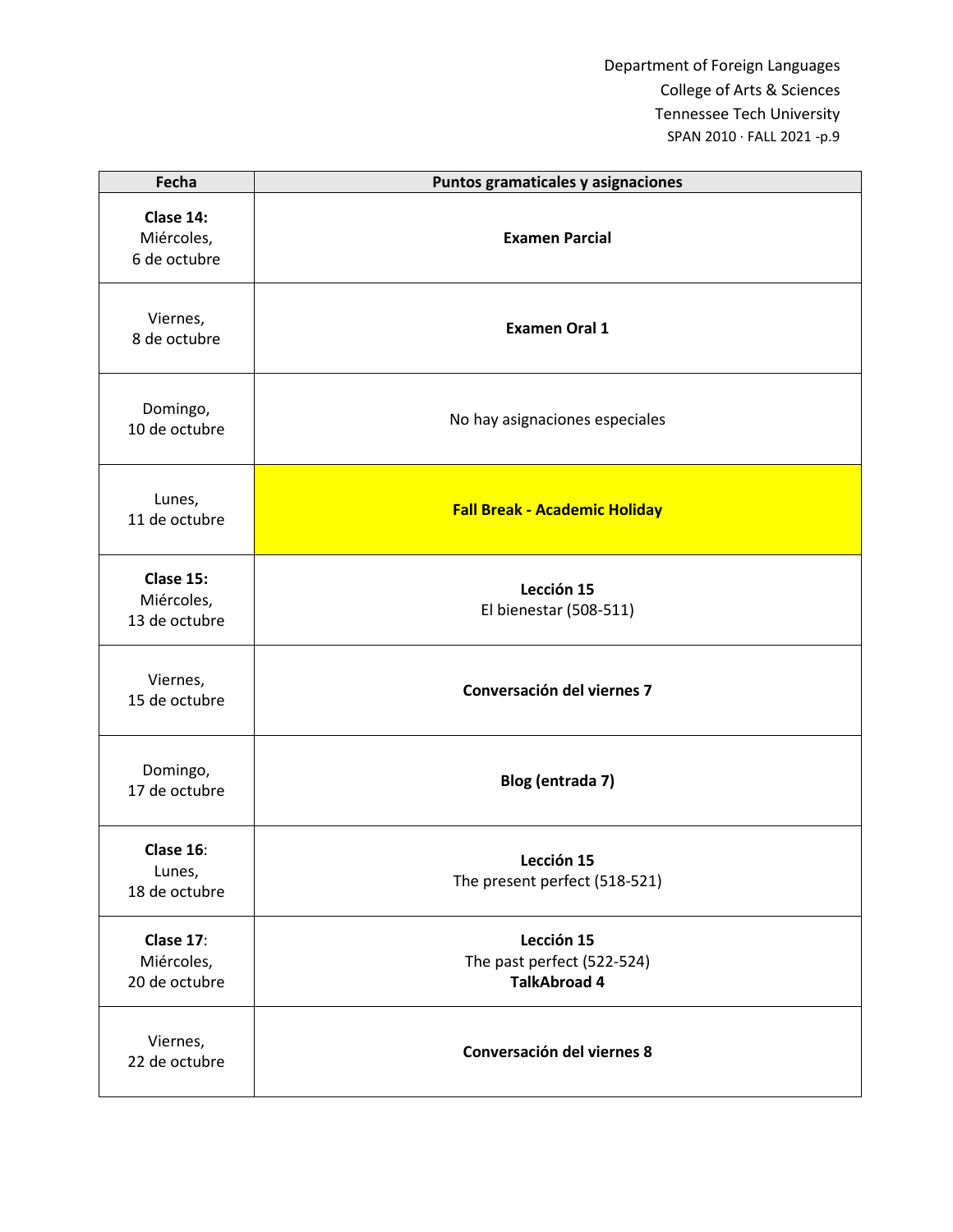| Fecha                                     | Puntos gramaticales y asignaciones                                |
|-------------------------------------------|-------------------------------------------------------------------|
| Domingo,<br>24 de octubre                 | Blog (entrada 8)                                                  |
| Clase 18:<br>Lunes,<br>25 de octubre      | Lección 15<br>The present perfect subjunctive (525-527)           |
| Clase 19:<br>Miércoles,<br>27 de octubre  | Lección 16<br>El mundo del trabajo (542-545)                      |
| Viernes,<br>29 de octubre                 | Conversación del viernes 9                                        |
| Domingo,<br>31 de octubre                 | Blog (entrada 9)                                                  |
| Clase 20:<br>Lunes,<br>1 de noviembre     | Lección 16<br>The future (552-555)                                |
| Clase 21:<br>Miércoles,<br>3 de noviembre | Lección 16<br>The future perfect (556-557)<br><b>TalkAbroad 5</b> |
| Viernes,<br>5 de noviembre                | Conversación del viernes 10                                       |
| Domingo,<br>7 de noviembre                | Blog (entrada 10)                                                 |
| Clase 22:<br>Lunes,<br>8 de noviembre     | Lección 16<br>The past subjunctive (558-561)                      |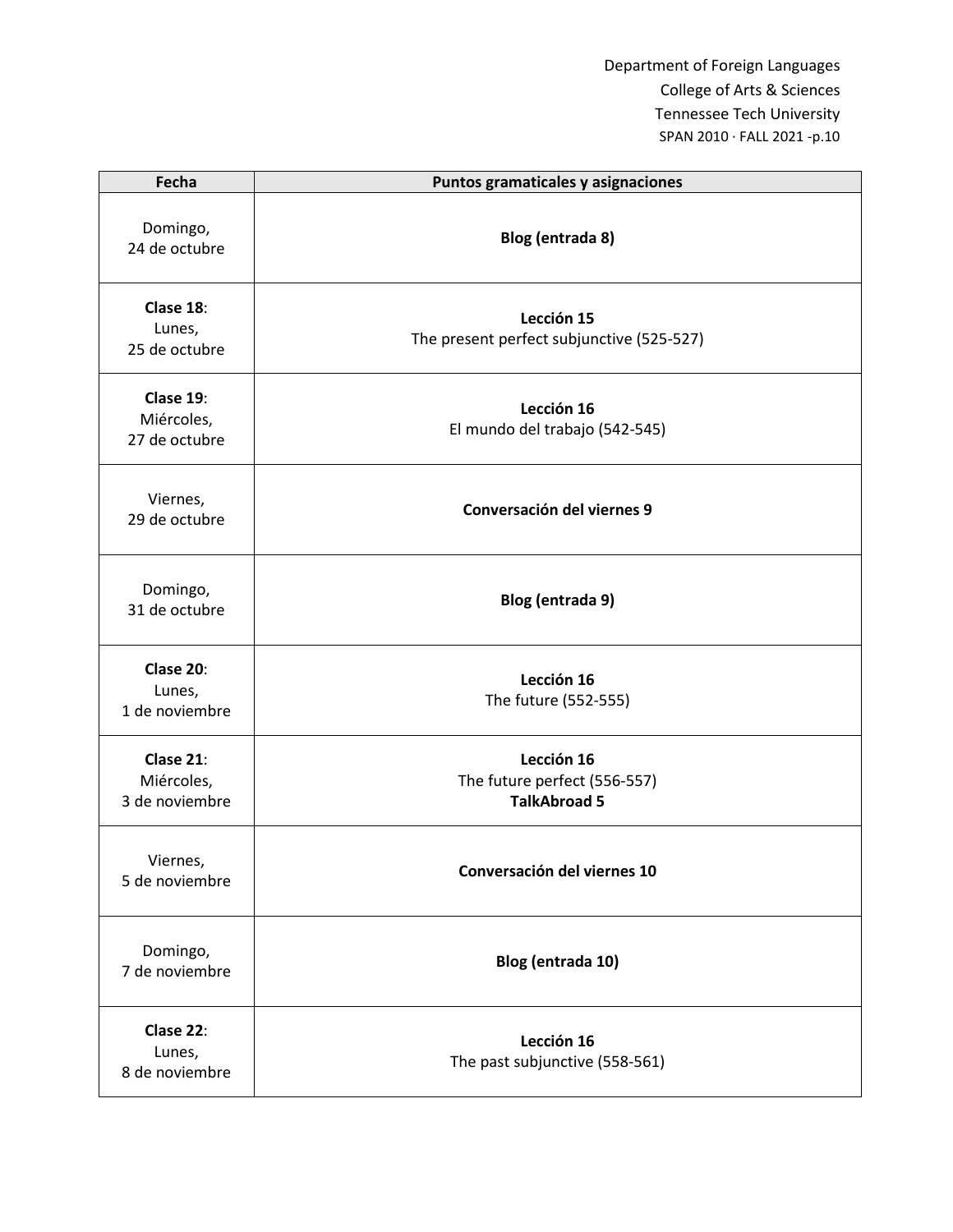| Fecha                                      | Puntos gramaticales y asignaciones                                     |
|--------------------------------------------|------------------------------------------------------------------------|
| Clase 23:<br>Miércoles,<br>10 de noviembre | Lección 17<br>Un festival de arte (578-581)                            |
| Viernes,<br>12 de noviembre                | Conversación del viernes 11                                            |
| Domingo,<br>14 de noviembre                | Blog (entrada 11)                                                      |
| Clase 24:<br>Lunes,<br>15 de noviembre     | Lección 17<br>The conditional (588-591)                                |
| Clase 25:<br>Miércoles,<br>17 de noviembre | Lección 17<br>The conditional perfect (592-594)<br><b>TalkAbroad 6</b> |
| Viernes,<br>19 de noviembre                | Conversación del viernes 12                                            |
| Domingo,<br>21 de noviembre                | Blog (entrada 12)                                                      |
| Clase 26:<br>Lunes,<br>22 de noviembre     | Lección 17<br>The past perfect subjunctive (595-597)                   |
| Miércoles,<br>24 de noviembre              | <b>Thanksgiving Holiday</b>                                            |
| Viernes,<br>26 de noviembre                | <b>Thanksgiving Holiday</b>                                            |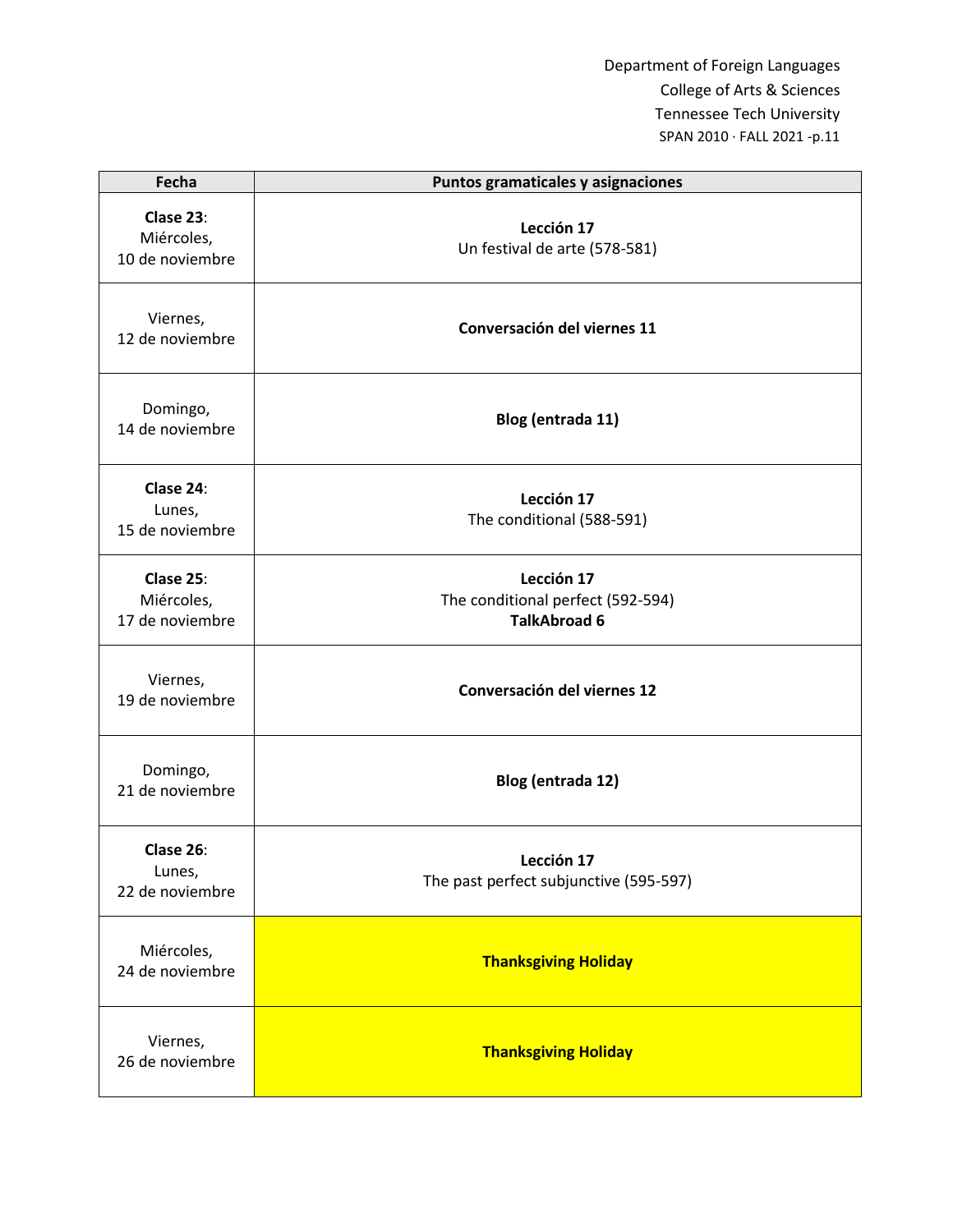| Fecha                                     | Puntos gramaticales y asignaciones                              |
|-------------------------------------------|-----------------------------------------------------------------|
| Domingo,<br>28 de noviembre               | No hay asignaciones especiales.                                 |
| Clase 27:<br>Lunes,<br>29 de noviembre    | Lección 18<br>Las actualidades (612-615)                        |
| Clase 28:<br>Miércoles,<br>1 de diciembre | Lección 18<br>Si clauses (622-625)                              |
| Viernes,<br>3 de diciembre                | <b>Examen Oral 2</b>                                            |
| Domingo,<br>5 de diciembre                | No hay asignaciones especiales.                                 |
| Clase 29:<br>Lunes,<br>6 de diciembre     | Lección 18:<br>Summary of the uses of the subjunctive (626-629) |
| Clase 30:<br>Miércoles,<br>8 de diciembre | Últimas conclusiones del curso                                  |
| Martes,<br>14 de diciembre                | <b>Examen Final</b><br>Oakley Hall 219<br>3:30 pm $-$ 5:30 pm   |